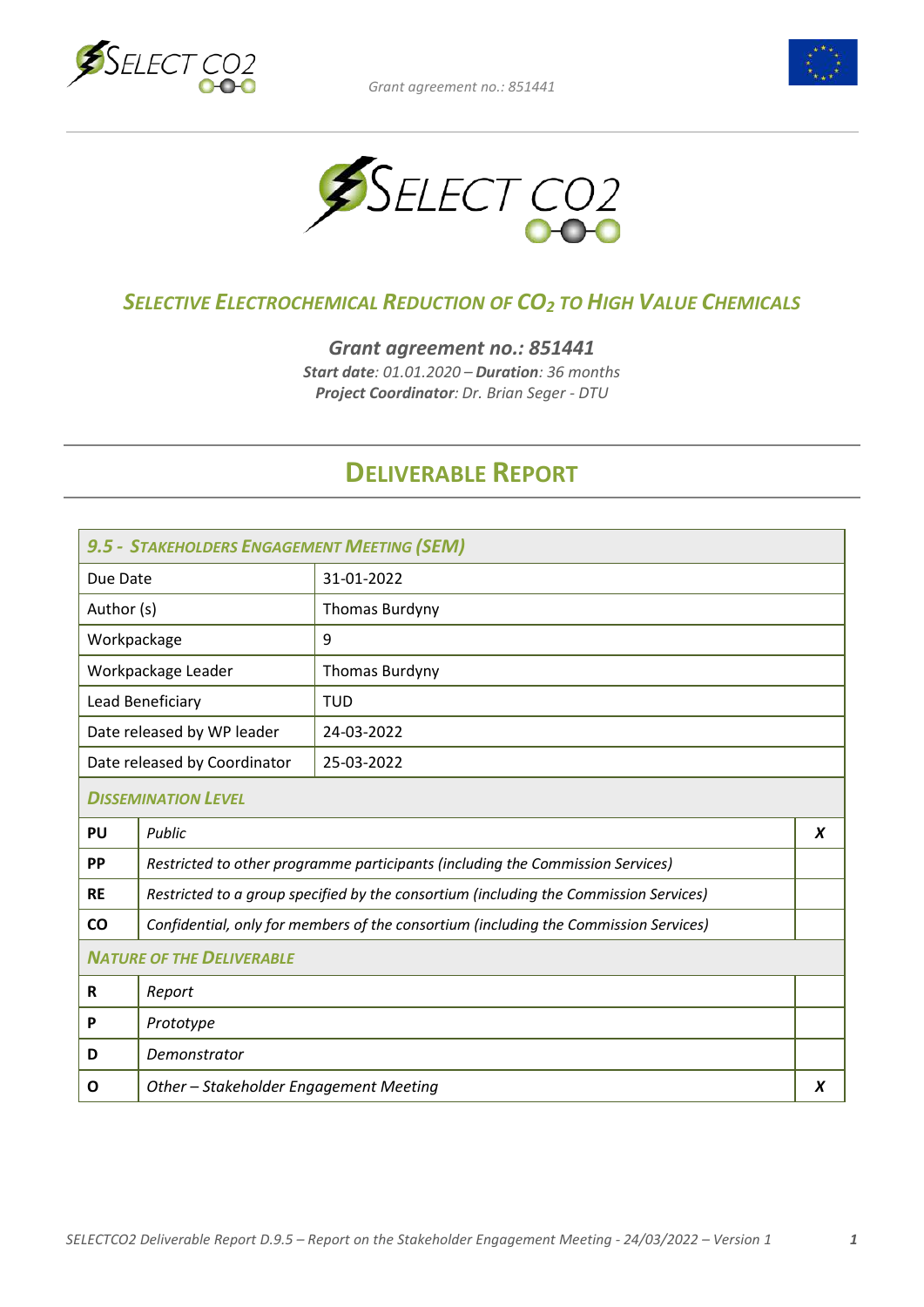



| <b>SUMMARY</b>                                                |                                                                                                                                                                                                                                                                                                                                                                                                                                                                                                                                                                                 |
|---------------------------------------------------------------|---------------------------------------------------------------------------------------------------------------------------------------------------------------------------------------------------------------------------------------------------------------------------------------------------------------------------------------------------------------------------------------------------------------------------------------------------------------------------------------------------------------------------------------------------------------------------------|
| <b>Keywords</b>                                               | Dissemination; Stakeholders; Symposium                                                                                                                                                                                                                                                                                                                                                                                                                                                                                                                                          |
| Abstract                                                      | This deliverable reports on the SELECTCO2 Stakeholder Engagement Meeting<br>held March 14 <sup>th</sup> and 15 <sup>th</sup> 2022 in Delft, Netherlands. The event was attended by<br>SELECTCO2 members, as well as our Advisory Boards, members of the TU Delft<br>e-Refinery Institute, external academic members, and participant from industry.<br>The SEM was originally scheduled to be held January 24 <sup>th</sup> and 25 <sup>th</sup> in Delft, but<br>was postponed due to the high case numbers of the Covid-19 Omicron variant<br>that resulted in a locked down. |
| <b>Public</b><br>for<br>abstract<br>confidential deliverables |                                                                                                                                                                                                                                                                                                                                                                                                                                                                                                                                                                                 |

| <b>REVISIONS</b> |            |                   |                 |
|------------------|------------|-------------------|-----------------|
| <b>Version</b>   | Date       | <b>Changed by</b> | <b>Comments</b> |
| 0.1              | 24-03-2022 | Tom Burdyny       |                 |
|                  |            |                   |                 |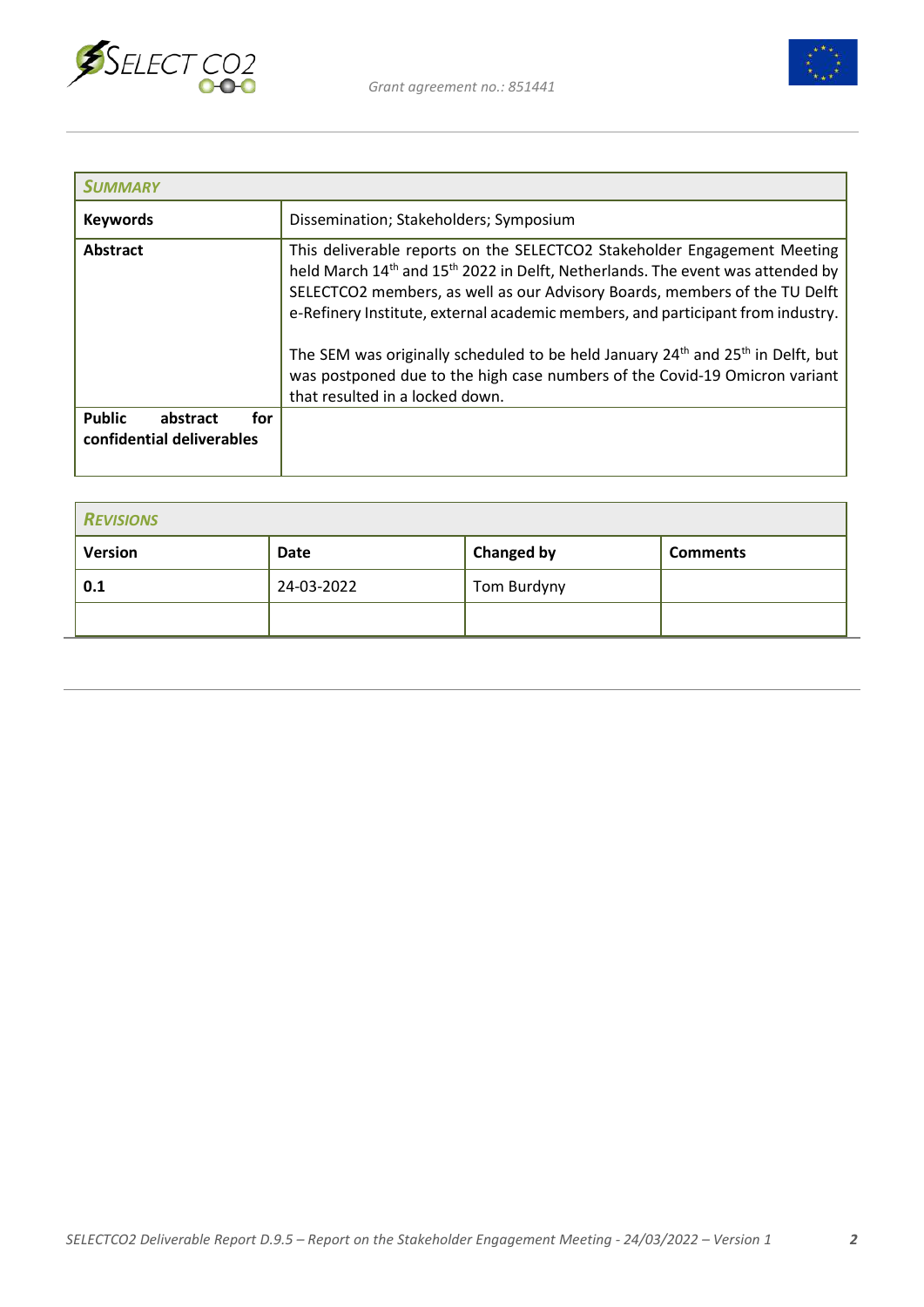



# **REPORT ON THE STAKEHOLDER ENGAGEMENT MEETING**

#### **CONTENT**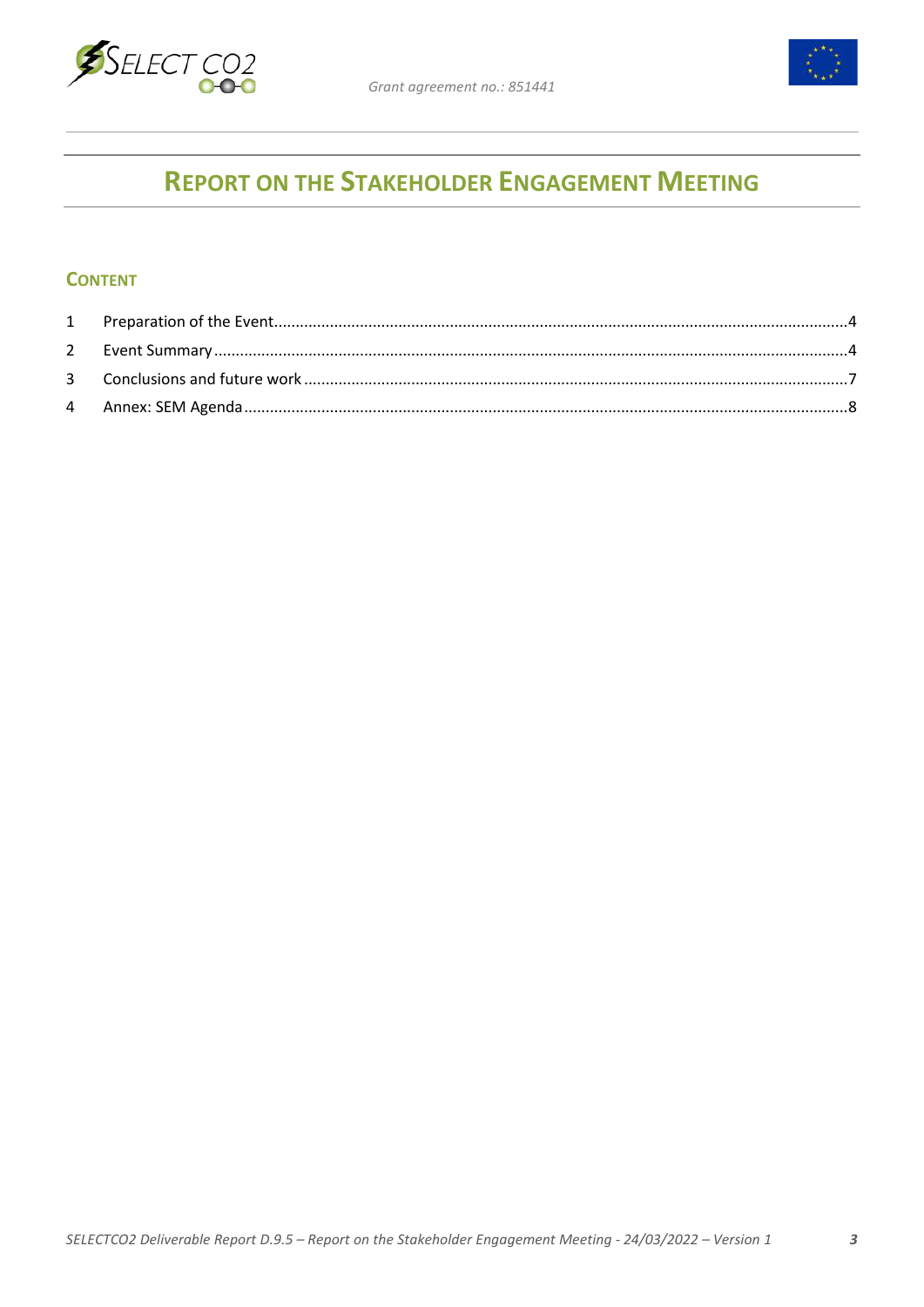



### <span id="page-3-0"></span>**1 PREPARATION OF THE EVENT**

The Stakeholder Engagement Meeting (SEM) was aligned with the SELECTCO2 3<sup>rd</sup> Annual Meeting taking place in Delft, Netherlands. A 2-day event was planned in conjunction with the Delft University of Technology e-Refinery Institute, which SELECTCO2 Work Package 4 leader Thomas Burdyny is also a participating member. Thomas Burdyny then acted as the 2-day Symposium Chair with support from the e-Refinery Institute, helping to organize logistics and the presentation schedules. Importantly, the SEM incorporated ample time for discussions with academic, public and industrial stakeholders through networking sessions on both days.

While originally scheduled to take place January 24<sup>th</sup> and 25<sup>th</sup> 2022, the meeting was delayed until March 14<sup>th</sup> and 15<sup>th</sup> due to lockdowns in place as a result of rising Covid-19 Omicron variants in participating countries. All Covid-19 regulations (e.g. 1.5 m distancing, proof of negative tests) were removed in the Netherlands as of February 25<sup>th</sup>, which then allowed for the event to proceed as planned. However, due to the uncertainty regarding the 1.5 m social distancing in the lead up to the event, attendance was curtailed slightly in case the venue capacity would have been reached.

#### <span id="page-3-1"></span>**2 EVENT SUMMARY**

The program of the 2-day symposium is provided in Annex, and the event was attended by an approximate 120 separate individuals over March  $14<sup>th</sup>$  and  $15<sup>th</sup>$ , as determined by registration. The program included presentations discussing research and industrial activities across a wide variety of technical backgrounds and Technology Readiness Levels (TRL) for electrochemical technologies. These discussions then provided a nice extension beyond the TRL 3-4 range of the SELECTCO2 project, providing future perspectives for the direction of the technology beyond the project scope. Topics included paired electrolysis possibilities, application of machine learning to integrating electrolyzers with electrical grids, and thermal implications occurring within electrolyzer devices, among others.

Beyond the presentations the e-Refinery Institute at TU Delft also arranged a poster session to highlight the broad range of activities occurring at TU Delft. These included 1-minute pitches by the poster presenters. Of the 15 posters, 2 were contributed by SELECTCO2 members, specifically highlighting the ethylene production work in Work Package 4.

The SEM also planned in extensive time for discussion and networking amongst the attendees that included a number of academic, public and industrial stakeholders with an interest in the technology and advancements developed within the SELECTCO2 consortium. In total 5 hours of open networking was scheduled into the event which extends beyond a typical conference and symposium setting. This allowed for conversations with much more depth and brainstorming than has been possible in the past 2 years due to Covid-19.

On the second day of the event on March 15<sup>th</sup>, an afternoon lab tour was also attended by 25 participants. The lab tours included the Process & Energy labs of Ruud Kortlever and Wiebren de Jong, the New Electrical Sustainable Power Lab, The Green Village at TU Delft which tests new energy technologies in real world settings, and lab tour of Thomas Burdyny, David Vermaas and Ludovic Jourdin's research lab. Here Thomas Burdyny's group presented the setups, cells and configurations developed in WP1 and WP4 of the SELECTCO2 project.

Finally, the event gave SELECTCO2 members an opportunity to debrief about the project and the SEM on both March 14<sup>th</sup> and March 15<sup>th</sup> after the official events. These activities included the in-person Advisory Board members from The Air Company and Twelve.

The following sets of images were taken from the event and characterize the SEM and the venue.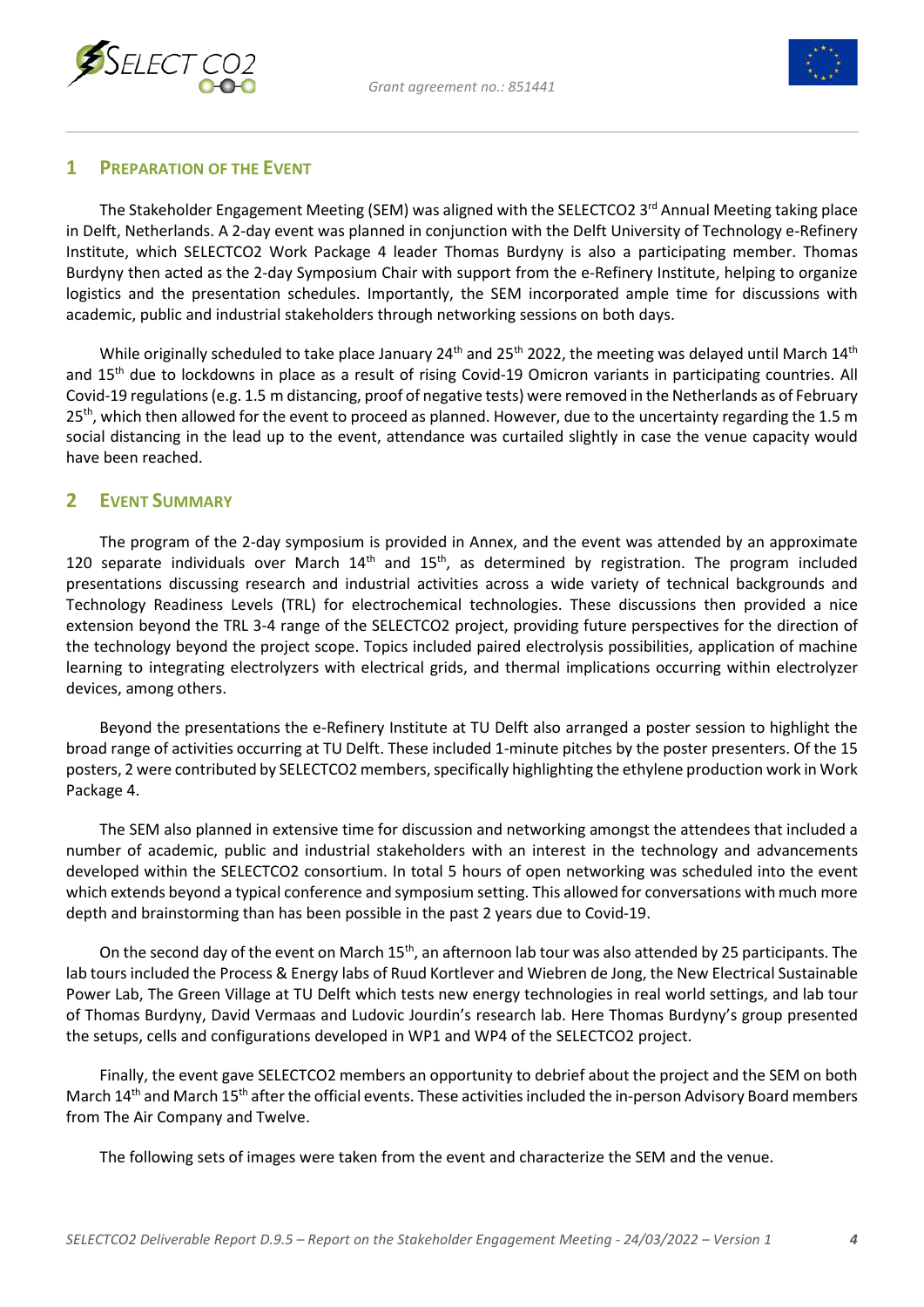





Figure 1: The SEM registration desk with the 2<sup>nd</sup> Edition of the SELECTCO2 newsletter available for attendees.



**Figure 2:** The initial Symposium presentation by Thomas Burdyny from TUD providing the scope of electrochemical technologies currently undergoing intense academic and research development. Among them are the CO2 electrolysis routes defined by the SELECTCO2 project.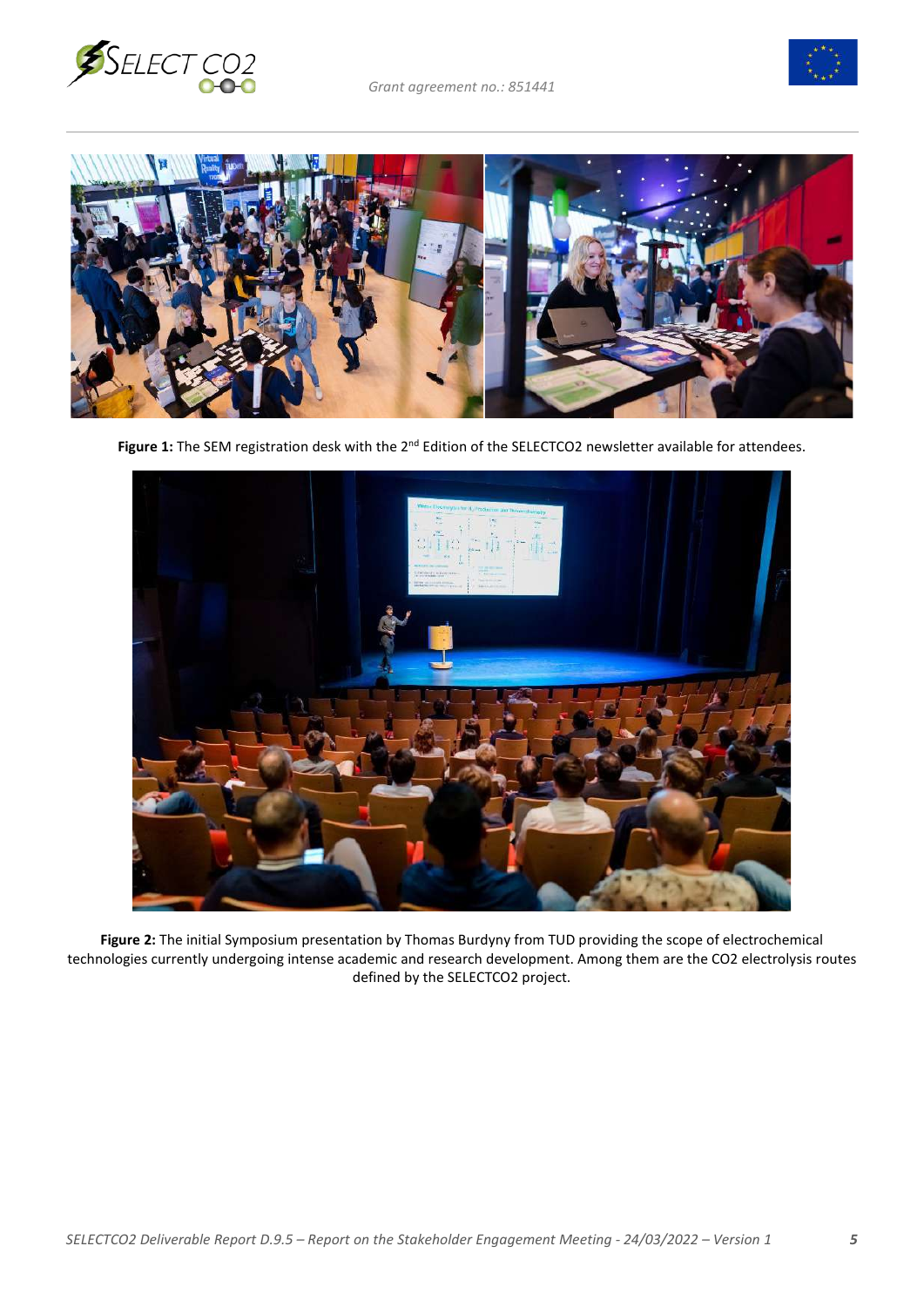





Figure 3: Picture of the Stakeholder Engagement Meeting attendees on March 14<sup>th</sup>, 2022.



Figure 4: Lab tours of TU Delft facilities for electrochemical characterization on March 15<sup>th</sup>, 2022.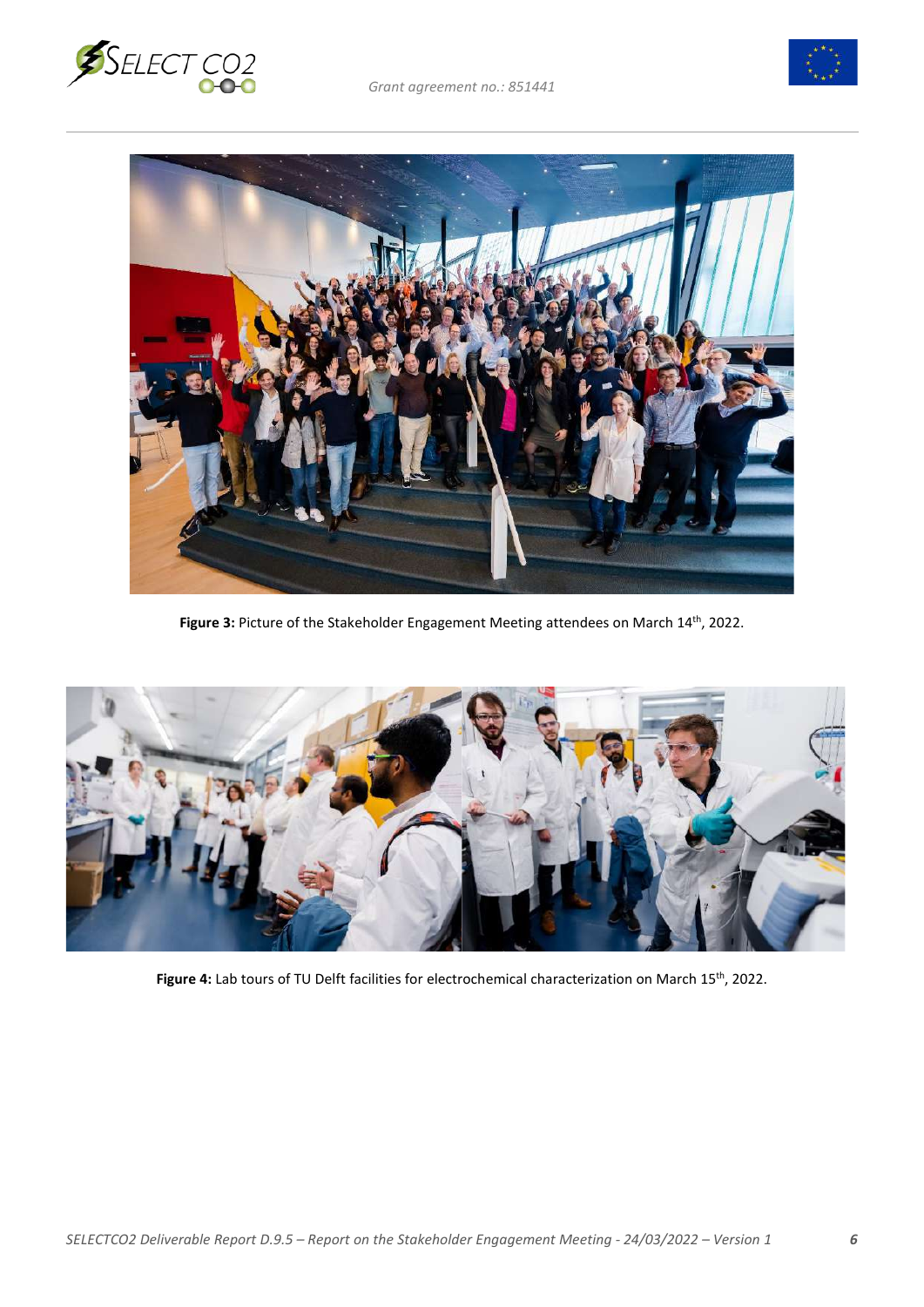





**Figure 5:** Presentation of cells utilized in the SELECTCO2 project during lab tours following the Stakeholder Engagement Meeting on March 15<sup>th</sup>, 2022.

#### <span id="page-6-0"></span>**3 CONCLUSIONS AND FUTURE WORK**

Overall, the Stakeholder Engagement Meeting coupled with the TU Delft e-Refinery Symposium and the 3<sup>rd</sup> Annual SELECTCO2 Meeting was very well-received by all internal and external attendees. The scheduled talks provided scope and opportunities for SELECTCO2 technologies to be utilized at not only different Technology Readiness Levels, but the social implications if these technologies were expanded to global scales. Further the networking discussions were ample and gave the chance to communicate with academic and industrial peers after long travel restrictions the past two years.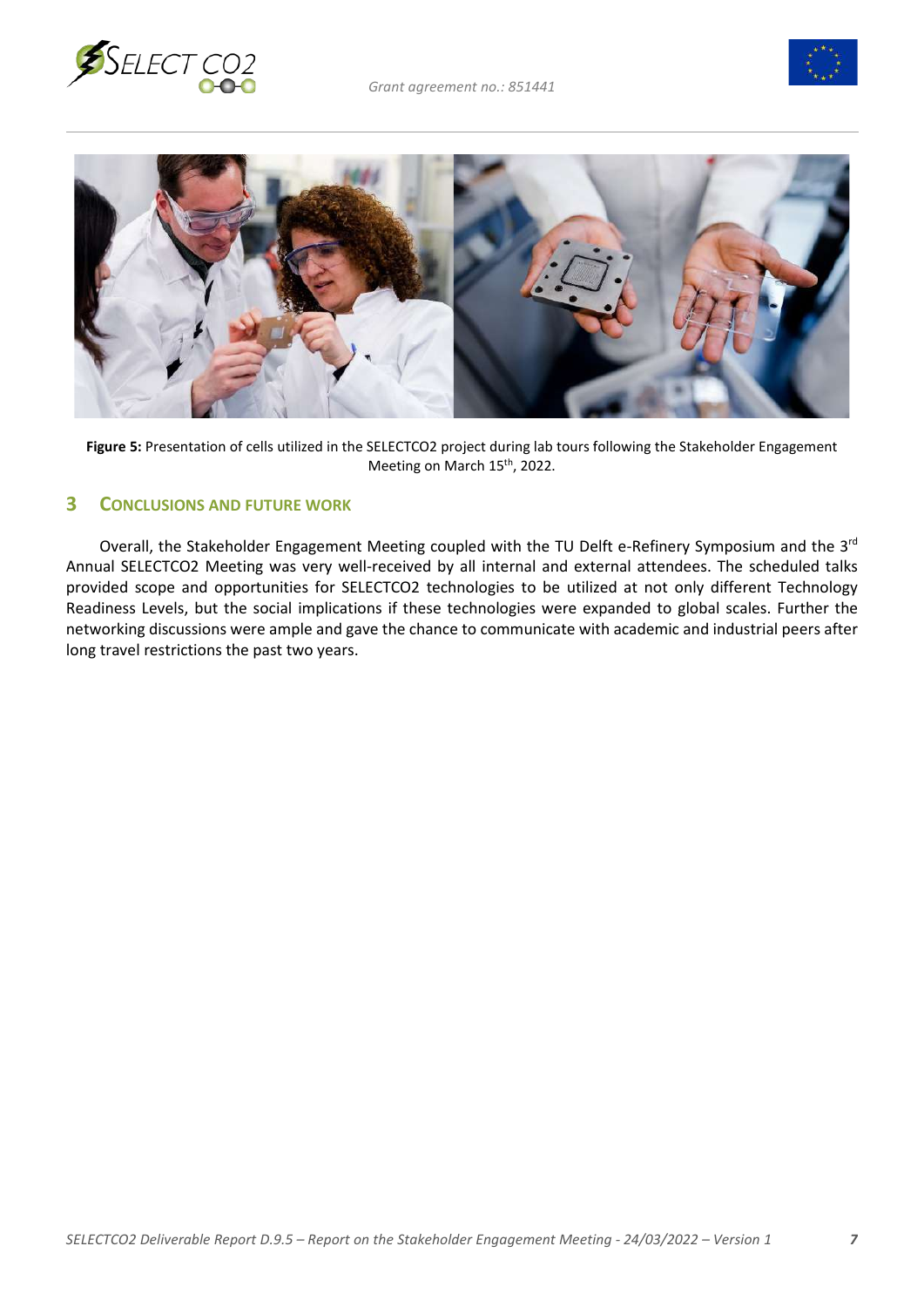



## <span id="page-7-0"></span>**4 ANNEX: SEM AGENDA**



# e-Refinery Symposium on March 14<sup>th</sup> and 15<sup>th</sup><br>Agenda

#### Day 1: March 14

| 09:30 | 10:00 | <b>Arrival and Coffee</b>                                                             |
|-------|-------|---------------------------------------------------------------------------------------|
| 10:00 | 10:10 | Symposium opening (Theun Baller)                                                      |
| 10:10 | 10:30 | Introduction by the e-Refinery Institute (Bernard Dam)                                |
| 10:30 | 10:55 | Electrochemical Reactions of interest (Tom Burdyny)                                   |
| 10:55 | 11:20 | Future of Electrochemical Reactions of interest (Ruud Kortlever)                      |
| 11:20 | 11:45 | Challenges and Opportunities for Indirect Electrochemical Routes (Wiebren de Jong)    |
| 11:45 | 12:00 | Poster Session Teaser + Research Showcase                                             |
| 12:00 | 13:30 | <b>Lunch and Poster Session</b>                                                       |
| 13:30 | 14:00 | Material and Catalyst Opportunities for Electrochemical Reactions (Atsushi Urakawa)   |
| 14:00 | 14:25 | Electrochemical Engineering as a Core Skillset of the Energy Transition (Tom Burdyny) |
| 14:25 | 14:50 | Al for System Integration of Electrochemical Devices (Jochen Cremer)                  |
| 14:50 | 15:45 | <b>Break and Networking</b>                                                           |
| 15:45 | 16:10 | Upstream and Downstream Integration and Considerations (David Vermaas)                |
| 16:10 | 16:35 | Electrolysis Integration, Processes and Techno-economics (Mar Pérez-Fortes)           |
| 16:35 | 16:45 | <b>Closing Session</b>                                                                |
| 16:45 | 17:30 | <b>Networking and Drinks</b>                                                          |
| 17:30 | 20:00 | Dinner provided at venue                                                              |
| 20:30 | 22:00 | SELECTCO2 Group Discussion about Stakeholder Engagement Meeting                       |